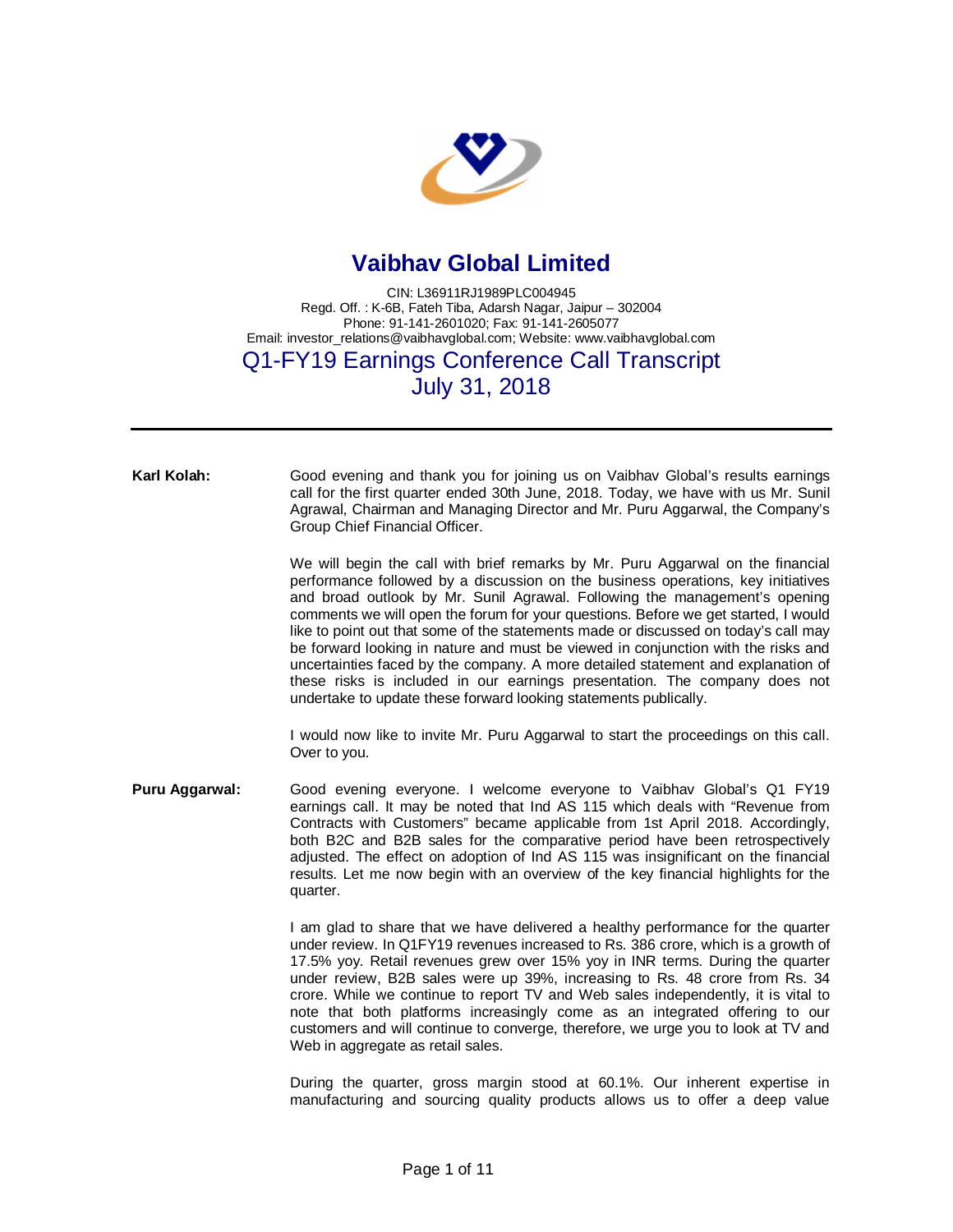proposition to customers even while maintaining strong gross margins. This gives us a key competitive edge versus peers.

EBITDA increased by 77% YoY in Q1 to Rs. 44 crore, while PAT grew by 99% yoy to Rs. 30 crore. We expect to continue deriving significant benefit of operating leverage on a fixed cost base, which is a key strength of our business model. This has been consistently visible in our past financial performance as well.

This quarter, we have also registered a healthy cash flow from operations of Rs. 45 crore, and free cash flow of Rs. 41 crore. At net debt level, the company continues to be debt free and has enhanced net debt position to negative Rs. 59 crore on June 30th, 2018 from negative Rs. 13 crore on March 31<sup>st</sup>, 2018.

Before I conclude, In addition to the healthy growth in revenues and profitability our success can be seen and also be determined by the ability to deliver strong returns on shareholders' equity and increasing free cash flows. We reported healthy RoE of 22% up from 21%, and 30% RoCE up from 25%, on trailing twelve-month basis.

With these comments, I now hand over the discussion to Mr. Sunil Agrawal to share his views on the business.

**Sunil Agrawal:** Thank you, Puru. I welcome you once again to Vaibhav Global's Q1FY19 earnings conference call.

> Puru has given you an update on the financial performance for the quarter under review. I will delve a bit in detail on operational performance, key initiatives undertaken and growth strategy for the year ahead.

> I am happy to state that we continue to deliver a healthy performance in line with our stated objectives with Q1 revenues growing by a strong 17.5% yoy to Rs. 386 crore and profitability increasing 99% to Rs. 30 crore.

> Despite the revenue expansion, we continue to maintain a lean cost structure translating to high operating leverage. This is a key positive of our business model as can be seen in the sustainable year on year growth delivered on existing investments across manufacturing, programming processes, software costs and operations.

> Let me share some key initiatives we have undertaken recently. We are improving TV channel positioning in key US areas to target a larger audience as well as continually negotiating lower broadcast costs with major affiliates, especially the least productive ones. In the process of negotiation, we were off air for most of the quarter with one major broadcast company representing approximately 13% of ShopLC sales. In addition, we continue to carry out ongoing technological upgrades to deliver enhanced quality of programming and presentation which is key to delivering joy to our customers. The Budget Pay initiative has been very well received, aiding improved sales and also enhanced ASP's. To enable better collection management of the growing Budget Pay sales we have strengthened controls. This is in line with our focus on maintaining very strict control on all financial and cost aspects of the business. These initiatives are enabling us to maintain a stable cost structure with a focus on increasing business efficiency resulting in operating leverage.

> During the quarter, we had 3 customer open days across our US and UK operations for better interaction with our customer groups. This helps us gain deep insights and valuable feedback from them.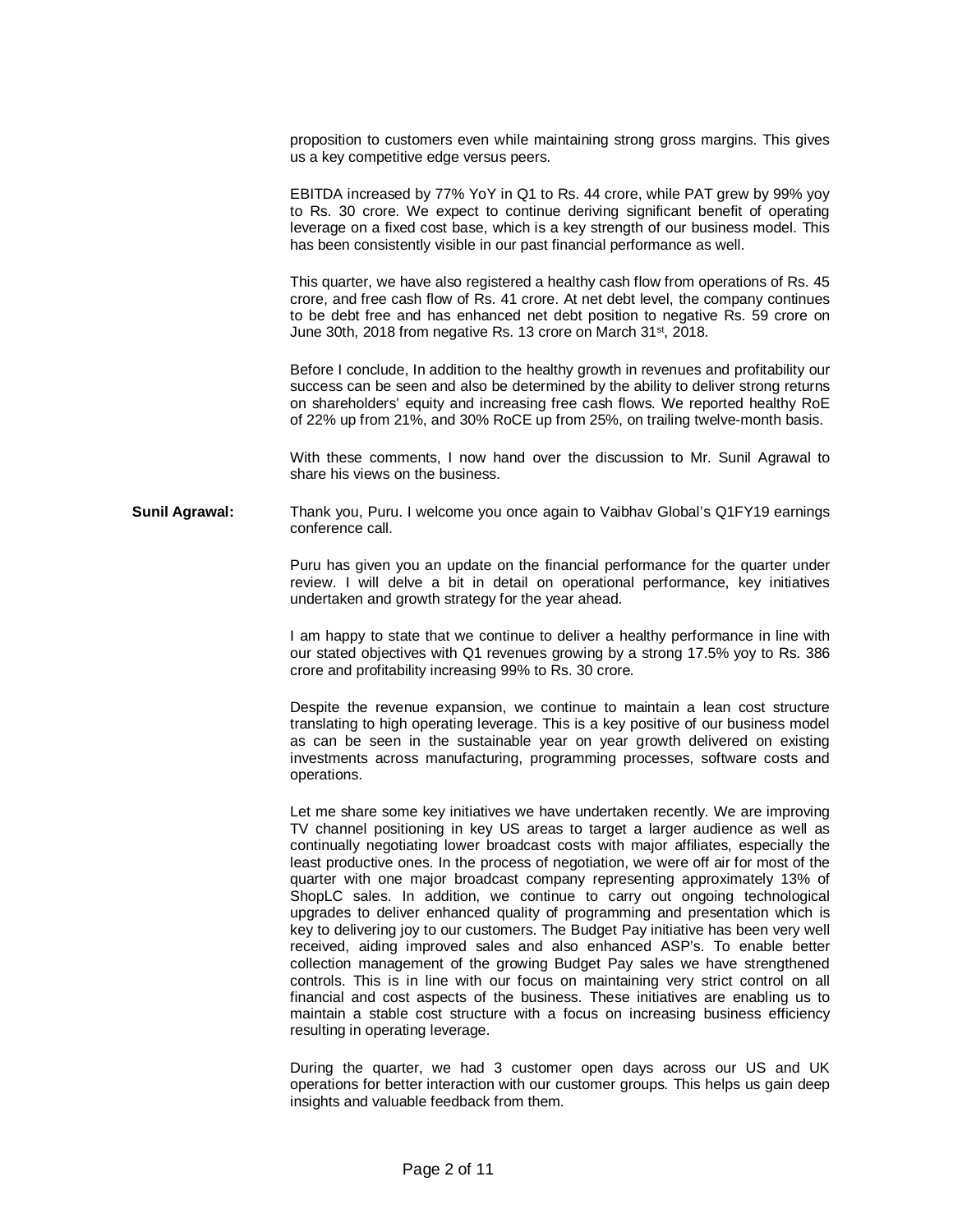I am glad to share that our mobile apps in both geographies are garnering very positive response from value customers.

In Q1FY19, mobile apps account for almost 12% of all VGL online sales. We have begun offering large portion of our channel inventory on online marketplaces – Ebay, Amazon, WalMart.com and Wish.com to supplement sales from our existing inventory as well as to acquire new customers for the business.

A vital part of our organization culture is giving back to the community to maximize stakeholder value. In this regard, we have successfully expanded the One for One Program, of donating a meal for every product sold, to our US retail operations since October 2017. I am proud to share that we have now donated over 16 million meals till date through the One for One program at TjC UK and Shop LC USA.

Let me now highlight some key customer-centric data points that are vital to our business. In Q1, we added over 34 thousand new registrations and we now cater to over 325 thousand unique customers on an annualized basis. Average annualized quantity purchased by each customer in Q1 increased to 28.6 pieces as against 27.8 pieces. Overall Customer retention rate now stands at 46.5% in the US and 52% in UK.

In conclusion, I would like to reiterate that we are very confident of continued superior performance of our distinctive business model. We maintain our guidance of 12-15% constant-currency revenue growth in our retail business, which we have achieved in our Q1 results. We expect to maintain gross margin at 60% and a stable indirect cost structure should lead to continued leverage in profits, both at operating and net levels.

With that I conclude my opening remarks and I request the operator to open the forum for questions.

**Moderator:** Thank you very much. Ladies and gentlemen, we will now begin the question and answer session. First question is from the line of Raunak Morjaria from Edelweiss AMC, please go ahead.

- **Raunak Morjaria:** I had a question regarding our volume growth. We have seen, since last four quarters our volume growth has been 5% or lower so if you could just help us understand why the volume growth has slowed down? Is it something to do with the product mix or our ASPs?
- **Sunil Agrawal:** As we have introduced budget pay across both locations, our customers are more happy to buy at really higher price points because their per month outgo is limited. We are seeing a bit traction in average price point going up but the total dollar volume and the total amount volume as you have seen the growth numbers that I shared with you earlier, so that's where we have.
- **Raunak Morjaria:** So, this is mainly attributable to the higher price products being purchased by the budget pay customers. And also, if you could throw some light on US growth that has just been 1% in terms of constant currency and even if I were to look at the last few quarters US growth has been lagging behind relative to the UK growth. So, if you could help me understand what is happening over there?
- **Sunil Agrawal:** As I mentioned in my opening remarks for most of the quarter we were off air for our affiliate in US which represents about 13% of our sales, therefore US had only 1% net revenue growth.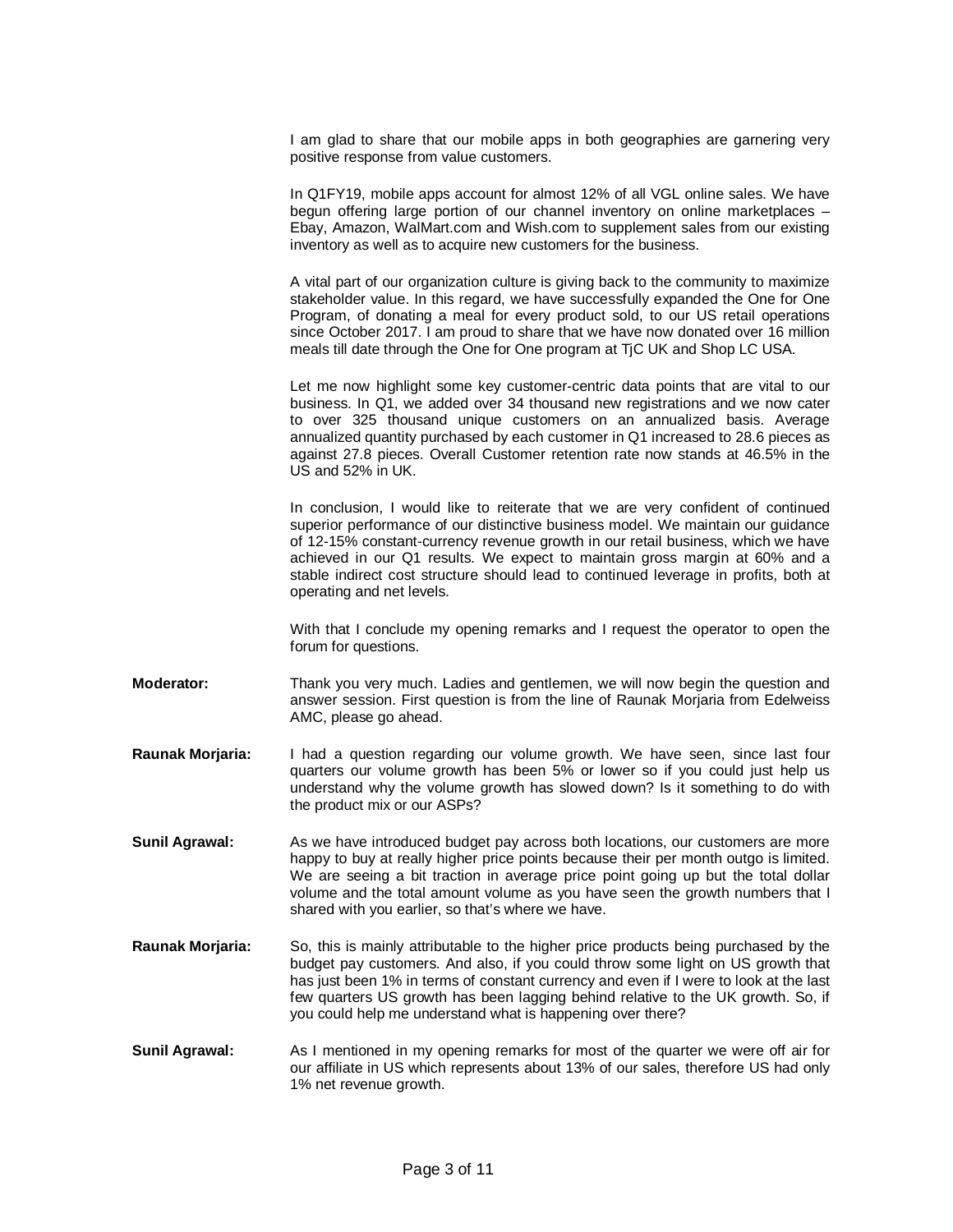- **Raunak Morjaria:** So, this is off air since how long?
- **Sunil Agrawal:** This is most of the quarter. We will be going back again on the same affiliate tomorrow, so that all agreements have been signed. So, this is basically a negotiation with them that extended pretty long period of time and as I mentioned earlier in my remarks that we are very cost conscious, so we negotiate specially with the affiliate who are not very highly productive or who are least productive so to say. This particular affiliate are very low productive so we had to renegotiate and I am happy to say that we got the cost savings from them in our negotiations, not to the level we would have really liked but to a good degree from where we were earlier.
- **Raunak Morjaria:** Okay, so in terms of our expenses also for our broadcasting expenses were also not included for this quarter, which would be added back in the next quarter. Is that a fair understanding?
- **Puru Aggarwal:** That is correct, so that is why you are seeing good amount of savings in our distribution cost.
- **Raunak Morjaria:** Okay, and in terms of UK if you could throw some light, what are we doing something differently that we are able to see such kind of strong growth in the UK region?
- **Sunil Agrawal:** Not much difference, same as UK and US. In US the negotiation was a bit contentious otherwise they are pretty similar, and we expect US also to ramp up its sales growth in current quarters.
- **Raunak Morjaria:** And lastly if you could help me with the product mix in terms of lifestyle products, what was the contribution in US and UK?
- **Sunil Agrawal:** US I know it was about 9.5%, UK 24%.
- **Raunak Morjaria:** Okay, so acceptance of lifestyle products is pretty well in UK relative to US?
- **Sunil Agrawal:** Same is in US, it is all that the team in UK we have established a lifestyle team much better and much in advance of US. Now the US team is also pretty strong and stable, so we expect to see US also to ramp up lifestyle offerings. And lifestyle helps us in acquiring customers at a faster rate compared to jewelry and the return rates are also lower in lifestyle product.
- **Raunak Morjaria:** And last question if you could just help me, what was the revenue contribution from budget pay customers?
- **Sunil Agrawal:** Total 39% of our sales came through budget pay.
- **Moderator:** The next question is from the line of Runjhun Jain from Nirmal Bang Securities Pvt. Ltd., please go ahead.
- **Runjhun Jain:** Sir just one clarity you were saying that the other expenses which have on absolute basis we are seeing a decline in this quarter, you were saying this is because you are able to save on the distribution cost.
- **Sunil Agrawal:** Yes, so we have saved on distribution cost to some to the negotiation we shall continue and some due to the off air we were with one major affiliate during the quarter. So, we were off air 2.5 months out of 3 months.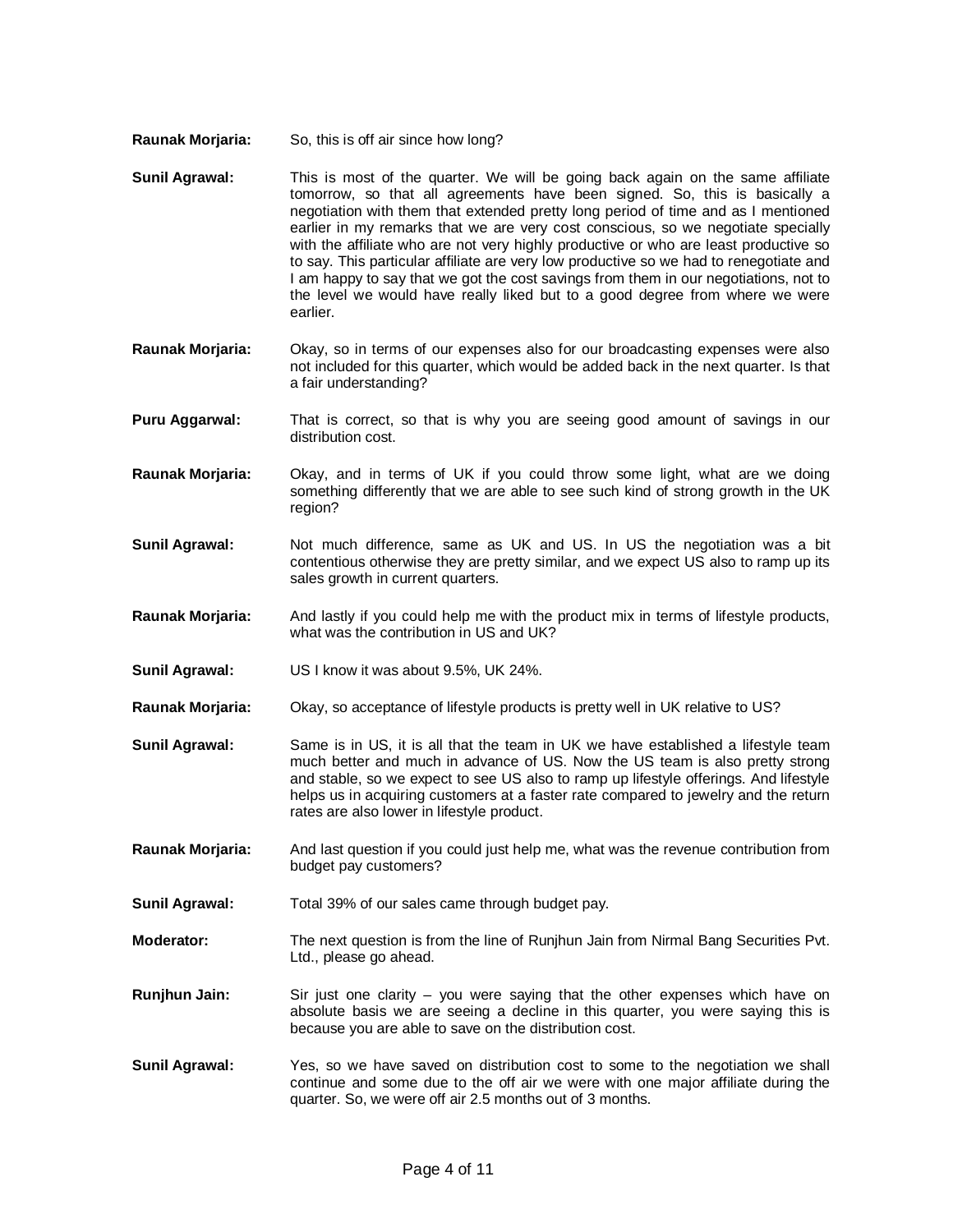- **Runjhun Jain:** Okay, but then we can see some uptake in this from this quarter onwards, from Q2 onwards because then the affiliate then the cost would come on this quarter.
- **Sunil Agrawal:** That particular affiliate cost will come definitely but as I said earlier, our guidance is for 60% plus gross margin and 12-15% growth year over year.
- **Runjhun Jain:** Agree, I was just trying to assess your EBITDA margin on my level, so that is why just thinking of the other expenses. Second thing is you have explained what US growth is, so we expect that uptake in Q2, at least some recovery in Q2.
- **Sunil Agrawal:** Definitely.
- **Runjhun Jain:** And sir, you have mentioned something about your eCommerce sales, online sales in your opening remarks. Can you just throw more light how is the trend we are seeing though it is early days but what is the trend and is it coming to any meaningful sales as of now?
- **Sunil Agrawal:** So, as I mentioned 12% of our eCommerce sales is coming through the app that we launched last year, so it is gaining traction. And the time that the customers spend on that app is also quite extended. So, that is bringing our custom engagement.
- **Runjhun Jain:** So, this would take care of your eCommerce sales also?
- **Sunil Agrawal:** Yes, mobile app is part of eCommerce sales. Total web sales across both business is about 28.2% of total sales. Of that 12% is mobile app. Let me rephrase that, our mobile sales when you look at the phones as well as on the tablets, if you include the browser the mobile sales is about half of total eCommerce sales. But when you only look at app, that is 12% of the mobile sales.
- **Runjhun Jain:** And sir, I am sorry I could not attend the conference call last quarter, we have seen that there is a constant uptake in the average selling price for TV sales and even for web it is on a good healthy level. Are we closing out, this is to compensate for a budgetary pay and all the initiatives we have taken in the last one year so. But do you think we are losing out on a USP of being one of the lowest average selling price product company?
- **Sunil Agrawal:** Our competitor is still at around \$55-56.
- **Runjhun Jain:** That would be QVC sir.
- **Sunil Agrawal:** Yes, QVC, JTV, Evine or HSN they are all around similar price points. So, we are less than half of their average price point right now.
- **Runjhun Jain:** Even JTV would be 55?
- **Sunil Agrawal:** Yes, JTV does not publish their numbers but we understand them to be around between 50 to 55.
- **Moderator:** The next question is from the line of Pathik Gandotra from Dron Capital Advisors LLP, please go ahead.
- **Pathik Gandotra:** My volume growth question was I guess partially answered but my point is what is the kind of average selling price that you aim to achieve eventually?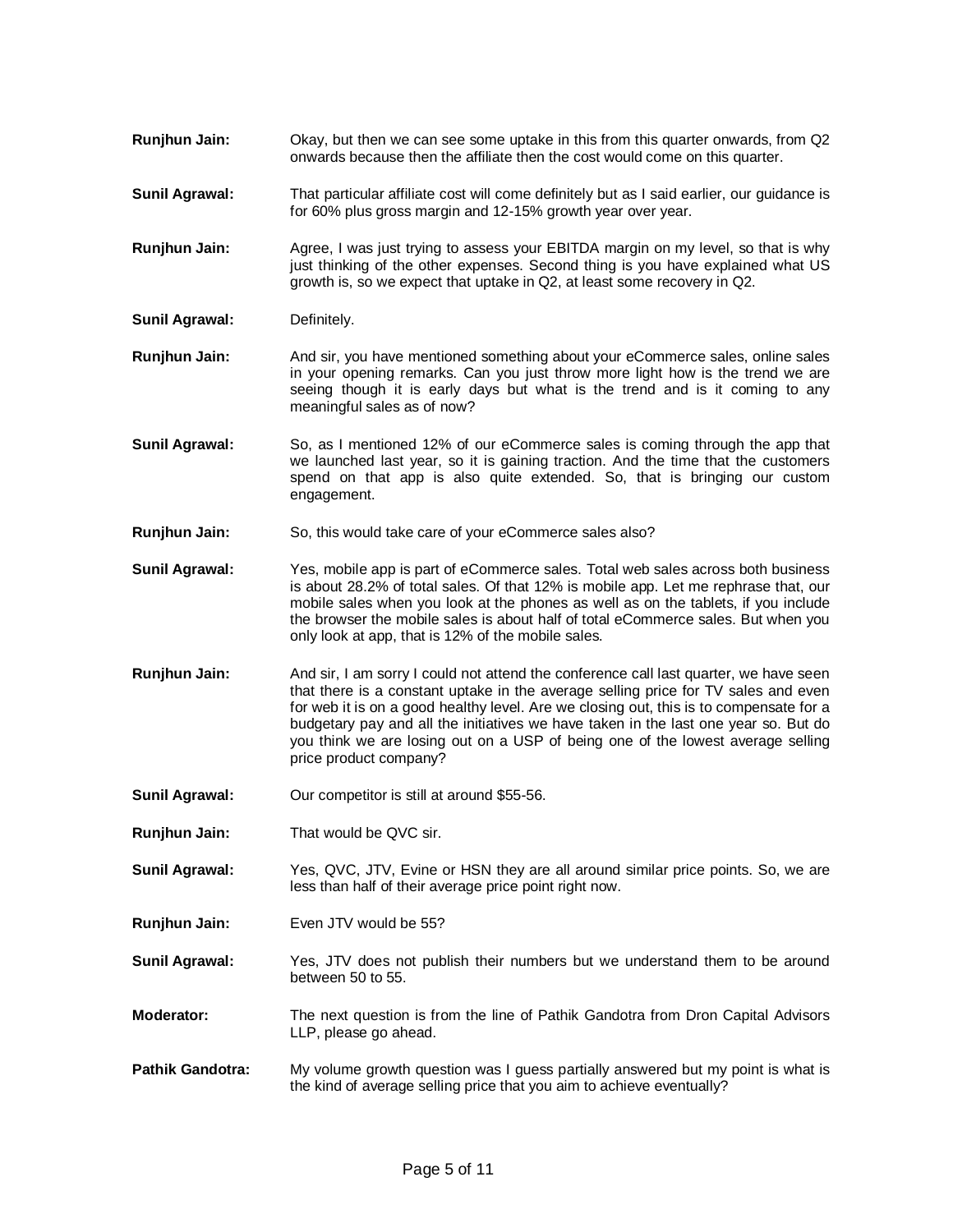- **Sunil Agrawal:** Our business model is very dynamic so if you compare us with let us say a cement manufacturer or a FMCG manufacturer it is very different, because on an average we air 100 new products everyday and then we test them and expand them as a customer push. We respond to the customer demand very quickly, so we can move our average price point plus or minus 5-10% very easily within the quarter if the customer demand is there. But our aim is to keep this price point plus-minus 10% for this financial year. And we do not really look at volumes when we look at business. We look at expected net of return on revenue because we know every price point what will be the revenue and with the expected return and we look at what is the net revenue and add shipping to that. So, that is our overall net revenue. And we are completely focused on that along with the gross margin and repeat purchase and retention.
- **Pathik Gandotra:** So, then the point is that this can go up to as much as \$30 also, \$40 also anything can happen, right?
- **Sunil Agrawal:** We do not want to go too much closer to our competitor because we want to remain at least 50% of our competitors.
- **Pathik Gandotra:** Which is \$50-60, right, their price point is that?
- **Sunil Agrawal:** Yes about \$55-57, so we would not want to go more than 50% of where we are at.
- **Pathik Gandotra:** Does the margin improve with higher price point? Is that the case?
- **Sunil Agrawal:** Not always, it is not necessary. Sometimes it could but what we look at is to constantly keep 60% as our minimum number we want to achieve.
- **Pathik Gandotra:** Second, is there overall number of customers growing or is it flat or how is that happening?
- **Sunil Agrawal:** The registrations are pretty much flat year-over-year, so we are acquiring same number of new customers that we acquired last year. And unique customer wise also we are pretty much almost close where we were last year, even though the average price point as gone up there is not much difference in our unique customers.
- **Pathik Gandotra:** So, then what will drive your growth going forward? Will it be same customer spending more, that is what will happen?
- **Sunil Agrawal:** In Q1 as I mentioned in LC we were off air in 11 million homes for pretty much all the quarter, even then we maintained same number of unique customers or new customers acquisition so what we expect with the relaunch of our platform again from tomorrow, we expect new customer acquisition to accelerate further and we constantly look for improving our channel positions as I mentioned in my opening remark and our offer also get on one platform, we look for additional one channel or two channels more. So, if we can get more channels that is great.
- **Pathik Gandotra:** I am saying that to get to your 12-15% growth guidance, the number of customer growth has to be in low single-digits, it has to be like 3-4-5%, right? That is what is required to achieve your guidance, right?
- **Sunil Agrawal:** Yes, we are very confident of that.
- **PathikGandotra:** Yes, which is where you would have been if you had not gone off air?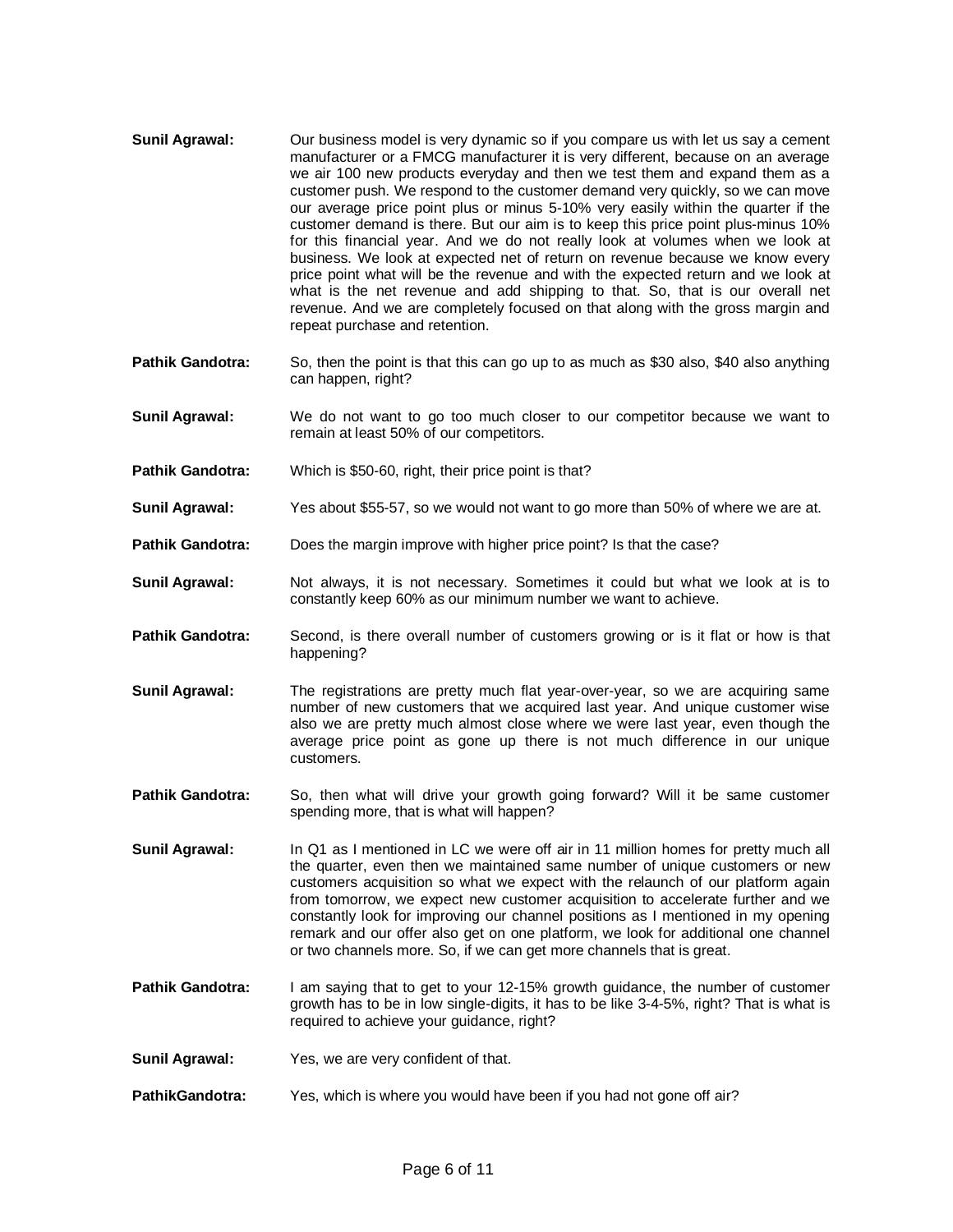- **Sunil Agrawal:** So, if we went off air, even then we achieved our guidance.
- **PathikGandotra:** No, in terms of revenue, but I am saying if you had not gone off air then your customers should have grown by 3-4% at least, right?
- **Sunil Agrawal:** Easily, that number could have been even higher.
- **PathikGandotra:** Second question is on, what we have been saying for a fairly long time, the stock is I mean the earnings worth is quite stupendous, so the stock is trading at some 14- 15x only what we think of this year's earnings. If you give and take about 45-50 buck earnings then the stock obviously we think is cheap, so the issue is that so should you and since you are generating cash and now that your budget pay is also getting quite streamlined why do not you consider giving back something to the shareholders in terms of dividend or a buyback? You should seriously consider it.
- **Sunil Agrawal:** Thank you and we shall definitely bring this up in our next board meeting.

**Pathik Gandotra:** That always happens, that answer you always give Sunil,but I do not know what happens when you get in your Board meeting because nothing happens for the shareholder finally. So, we seriously think that a part of creating value over a long term is also to be a more shareholder friendly company than you are.

- **Sunil Agrawal:** Definitely, we will keep that in our consideration. Thanks for your advice.
- **Pathik Gandotra:** You should be obviously giving some money back to shareholders because I mean you do not envisage any big CAPEX going forward, right?
- **Sunil Agrawal:** Yes, not at this time.
- **Pathik Gandotra:** If you are generating Rs. 40 crore a quarter of free cash then if nothing else you will generate 4x than at least this year. That is a lot of money, so it gives you a lot of comfort also. You are completely debt free now, your net cash is Rs. 60 crore, so I mean you should start the process. I know your own shareholding is about 70% in the company?
- **Sunil Agrawal:** Yes, the promoters hold approximately 66%.

**Pathik Gandotra:** Yes, so for a buyback there is a limited scope but whatever, but I would strongly urge you to consider it when you do your AGM? We will definitely, if your AGM was somewhere nearby I would go to the AGM and ask the same question at the AGM as well. I think you should seriously consider, that is my strong suggestion.

**Sunil Agrawal:** Thanks Pathik. I appreciate your suggestion as always.

**Pathik Gandotra:** Final question, are you looking at any other new geography for growth or anything different that you are looking at or what you have right now is more than enough on your plate?

- **Sunil Agrawal:** We feel that there is a huge amount of potential for us within these two geographies and look at QVCs, now with HSN also under belt, they are almost \$100 per household and we are at little over \$2 per household. So, we see a lot of potential for us in just US. In UK they are 20x our size currently.
- **Pathik Gandotra:** So, you bridge this gap by growing more products, right, that is what happens?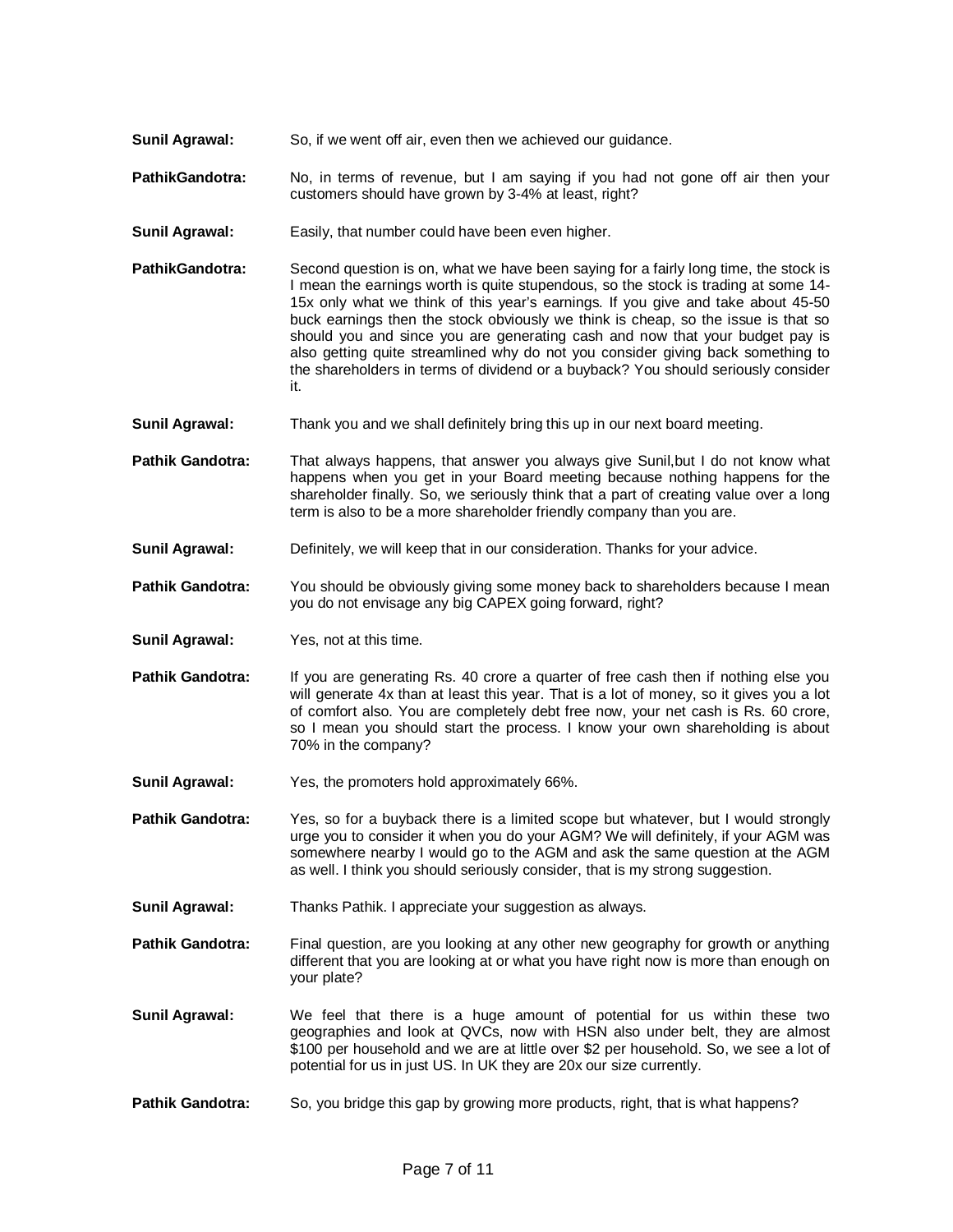- **Sunil Agrawal:** So, that is our position, more households, better retention rate and better repeat purchase and repeat purchase will come with your suggestion of more varied products.
- **Pathik Gandotra:** And repeat purchase yours are still strong, I do not see any numbers here, but I am sure they must be, right?
- **Sunil Agrawal:** So, average quantity as I said was 28.6 from 27.8 earlier, so we are selling but again I believe as we are offering more and more varied product to the customer, we have potential to sell even more. Per customer revenue that we have currently around \$700 in US QVC is at \$1250, so we have some distance to cover from QVC.
- **Pathik Gandotra:** And final question is for Puru, what kind of tax rate should we assume for this year?
- **Puru Aggarwal:** We expect tax to be in the bracket of 15-20%.
- **Moderator:** The next question is from the line of Vikrant Kashyap from Kedia Securities Pvt. Ltd., please go ahead.
- **Vikrant Kashyap:** My question is related to industry growth in quarter 1 in US and UK as well. How has industry been is doing?
- **Sunil Agrawal:** QVC grew approximately 4% worldwide that should be the last reported number. And they own HSN also, so it is part of that. JTV is private company but from the industry we know that they are growing in high-single digits.
- **Vikrant Kashyap:** Okay, so average 4-5% is industry growth.
- **Sunil Agrawal:** Yes**.**
- **Vikrant Kashyap:** And are they taking any new initiatives?
- **Sunil Agrawal:** There is a marketing element, there is an eCommerce transition. So, what we have done is to also link ourselves to market places that they have not, so we are seeing a decent customer acquisition through market places.
- **Vikrant Kashyap:** And have we added more products or offerings in lifestyles?
- **Sunil Agrawal:** Yes, as I have mentioned earlier, our lifestyle revenue now in US is approximately 9.5% from 5.5% last year same quarter. In UK it is 24% from 16% same period last quarter.
- **Vikrant Kashyap:** And how much it is contributing to overall revenue, lifestyle?
- **Sunil Agrawal:** As I said overall 14% across both geographies.
- **Vikrant Kashyap:** And what was it in last quarter same year?
- **Sunil Agrawal:** 8%.
- **Vikrant Kashyap:** So, contribution from lifestyle is improving. And will you be able to quantify what was the growth in US in both segments and in UK combined together if you can?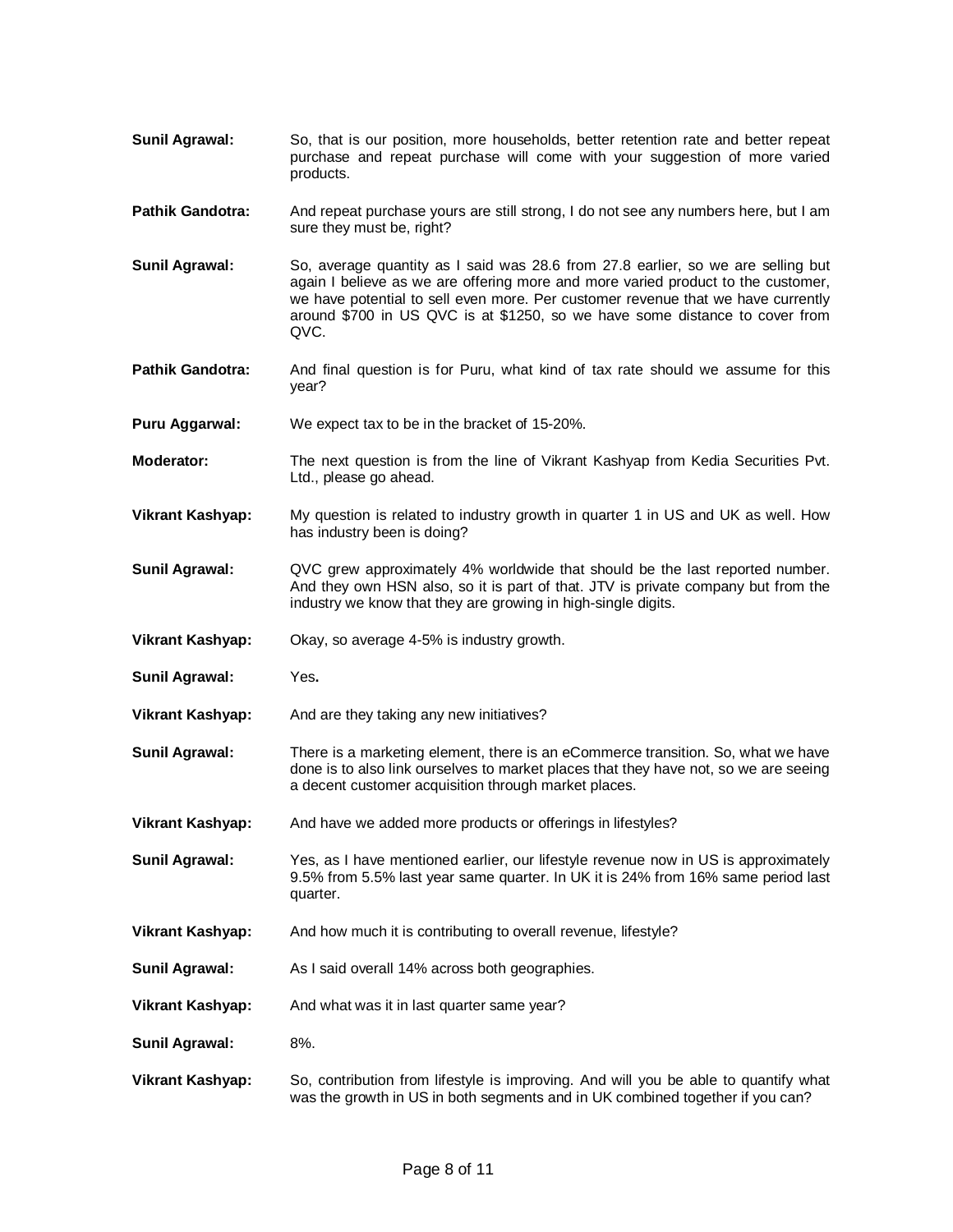- **Sunil Agrawal:** I do not have segment wise growth or overall revenue wise, but I can tell you overall US revenue was 1% in the quarter in constant currency terms and in UK it was 33%.
- **Vikrant Kashyap:** Okay, so as you said more and more sales of lifestyle offering will help in expand our gross margins. So, do we see it taking place, it is shaping as per our expectations?
- **Sunil Agrawal:** As you will see the UK lifestyle is 24% revenue share and their revenue growth is coming to 33% and a lot of that is contributed by the lifestyle products.
- **Vikrant Kashyap:** And do we have any bad debts because as we are providing budget pay EMI?
- **Sunil Agrawal:** Yes, we have bad debt, but they are within our criteria that we have set ourselves. In UK it is pretty lowest below 1%, in US it is about 2.7% of the EMI sales, not total sales.
- **Vikrant Kashyap:** And what is our return ratio?
- **Sunil Agrawal:** Return ratio in US it is 18.5%, in UK it is 26.5%, overall 21.2%. Last year same quarter it was 21.9% overall.
- **Vikrant Kashyap:** Okay, so we have improved on that?
- **Sunil Agrawal:** Yes, we have improved 700 basis points.
- **Moderator:** The next question is from the line of Rounak Jain from Vibrant Securities Pvt. Ltd., please go ahead.
- **Rounak Jain:** First of all, I wanted to understand why is the average selling price on the web lower than the TV, so are we selling – so if someone is purchasing say may be through your app there also the live TV show is there, and that constitutes the web sales. So, should not the price range be similar?
- **Sunil Agrawal:** There are three components of web sales. One is the live sales as you rightly said, the TV program we stream on that and customer buys that and for that it is almost same. Then there are other two components – one is the catalog that means all the products that we have in the warehouse, all will be published as a catalog and customer choose and buy that one. That is typically higher than the television. And there is a third component which is the rising option. So, all the remaining small tails that we have with the inventory, as I said earlier, we air 100 new products everyday, so we have tails remaining which we cannot air on TV, so those tails we auction at \$1 starting and whoever will bid the highest will get it. So, that usually is very low. So, therefore, the overall average result revenue ASP is lower.
- **Rounak Jain:** Can you please repeat the last part, so whichever is bidding the highest would win, \$1 bet? So, this is the opposite that you are doing in your live sales, right? So, in live sales there is reduction in the prices and in the \$1 sales you are increasing the prices, is that so?
- **Sunil Agrawal:** That is correct, and this is a mechanism for us to clear the leftovers.
- **Rounak Jain:** And what is the response of that?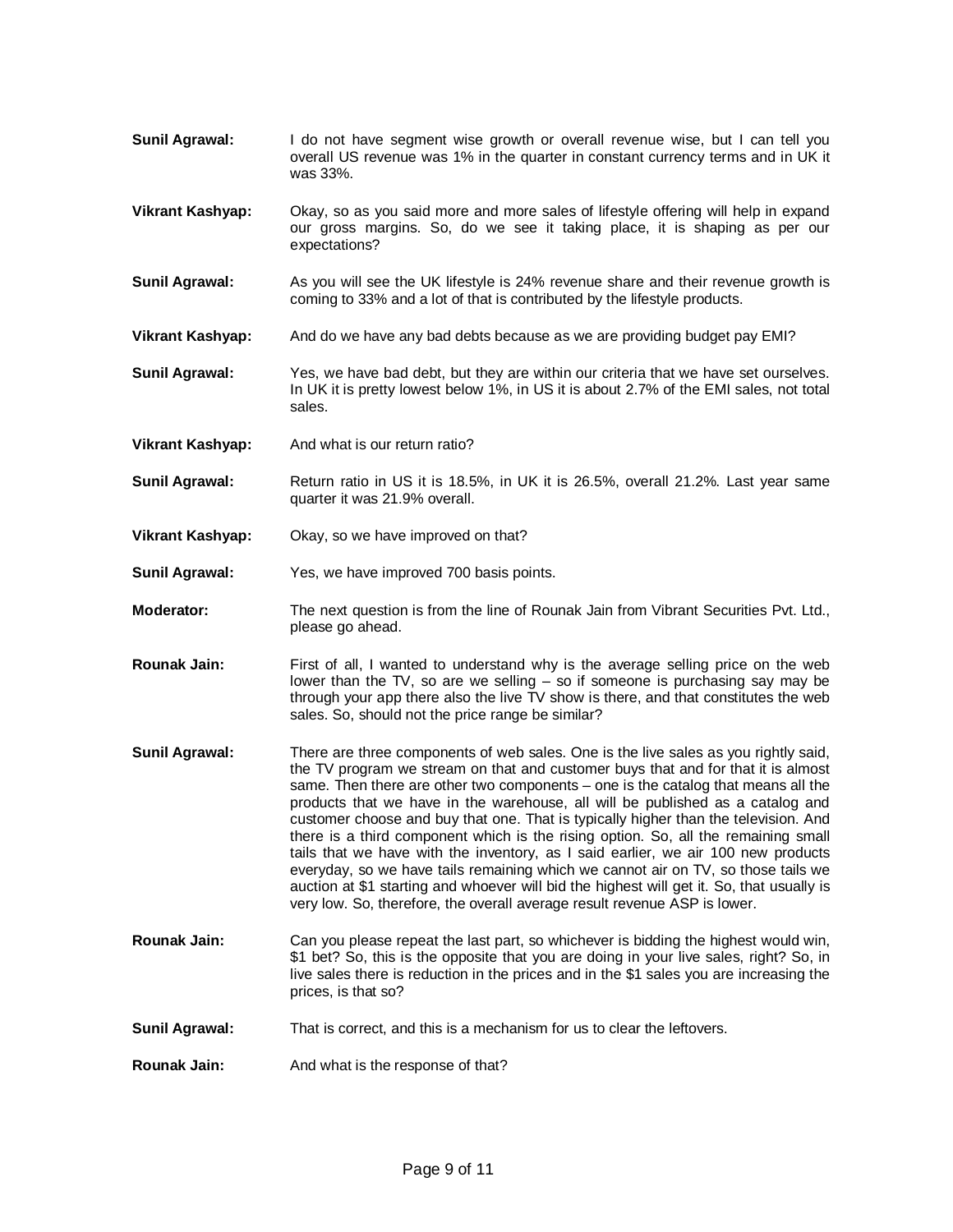- **Sunil Agrawal:** So, that cleans up all our inventory and that is an important part of our business model.
- **Rounak Jain:** So, what would be the average price maybe, if it starts from \$1, right and it can go up to how much, just to get an idea of like how big can basically this contribute?
- **Sunil Agrawal:** Usually, its average about \$10 what we call rising option.
- **Rounak Jain:** And I think second question would be, when we sell third party products, do we have an agreement on the basis of commissions or do we outrightly purchase from them and then take the risk of all the inventory and all?
- **Sunil Agrawal:** Most of the times we outright purchase it. Only about 10% of this lifestyle product is duty product that we sometimes have sale on return basis with the local vendors, local brands. But other than that, it is all outright purchase and we have good exit mechanism through rising auction, so we do not have any high inventory as you saw. Our working capital has reduced this quarter.
- **Rounak Jain:** But the thing is the gross margins have actually come down, so is it because we are outrightly purchasing those? Is it because of that or is it just that the realizations have been low at the cost of manufacturing of our own jewelry has been higher because the gross margins even if we see for 2017 and 2018 it has gone down from 67% to 64.2%.
- **Sunil Agrawal:** First of all, you will have to look at overall for the year and for the year we have given guidance of (+60%) and that is where we are and secondly, our B2B sales were higher this quarter and that typically is low margin, that is approximately 8- 10% kind of margin and that is more opportunistic business. There are two components of B2B, one is opportunistic sales that you do, other is we sell regularly to QVC or Evine or Macy's and Kay Jewelers which is Signet. So, these customers have typically lower margin for us.
- **Rounak Jain:** And my last question would be regarding the working capital. In FY18, as I can see about Rs. 100 crore were stuck in the working capital and major portion of it was the receivables and inventory. So, they have gone up by about Rs. 70-80 crore. So, what is the guidance regarding that? Would it continue to increase?
- **Puru Aggarwal:** If you look, the business has gone up at both the channels and correspondingly to some extent working capital loans were supposed to go up. But if you look at net current assets level it has been down by Rs. 11 crore put together.
- **Moderator:** We will take the next question from the line of Pratik Giri from Vallum Capital Advisors Pvt. Ltd., please go ahead.
- **Pratik Giri:** If you look at our volumes, the volumes have been constant since last 4-5 years and just now you mentioned that you have the potential to sell to more households. So, are we going to see the same trend in volume, I mean nearly 1-2-3% growth and how are we targeting this 12-15% topline growth? What will it be contributed by – volume, ASP increase or what?
- **Sunil Agrawal:** For the rest of the year we will be expected to keep the similar price points as Q1 and we have our guidance of 12-15% topline growth on constant currency terms, so the volume growth will be correspondingly balance between the average price point for this year versus last year.